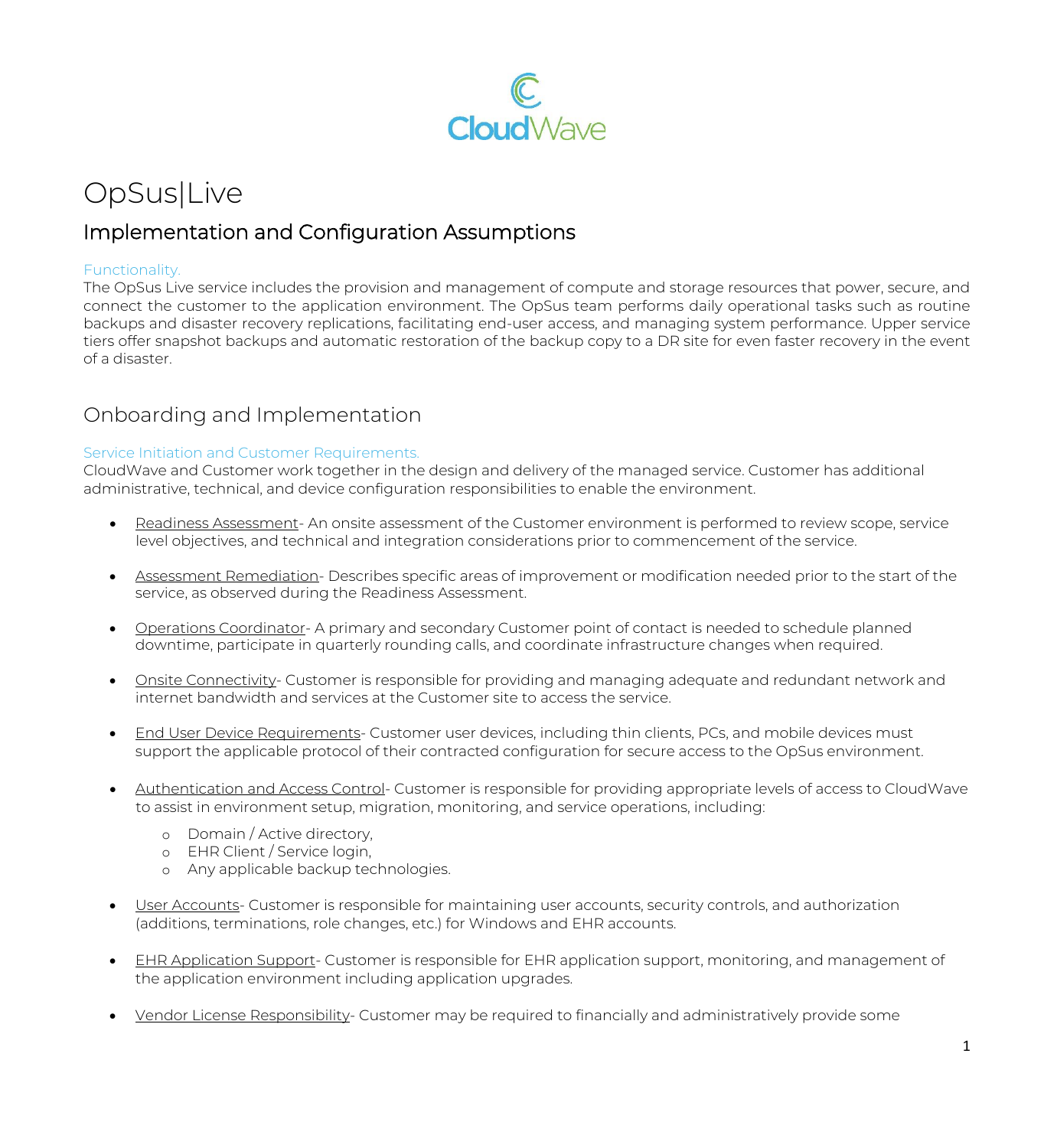application licenses or software to enable the EHR environment, as described in the Proposal.

#### Environment Components and Configuration.

CloudWave will provide necessary compute, storage and replication services determined by service level to ensure successful delivery of the OpSus Live environment. Customer participation and environment management is also required.

- Virtual Desktop Infrastructure- The Proposal includes the Virtual Desktop Infrastructure (VDI) Service which runs from thin client devices or PCs. The underlying technology may be Horizon View or Citrix.
	- o For Horizon View, Microsoft requires the Microsoft Virtual Desktop (MS VDA) to access the Windows OS License. Microsoft does not provide Service Provider Licensing for MS VDA and this must be provided by and paid for by Customer.
	- o For Citrix, Microsoft requires Remote Desktop Services Client Access Licenses (RDS CALs) to access the remote desktop services running on the Microsoft OS. This may be provided by Customer or may be provided by CloudWave for an additional fee.

NOTE: If RDS user CALs are not purchased through CloudWave, the following must be met:

- **Customer must provide CloudWave the required RDS User CALs with Software Assurance** purchased under a Microsoft Volume Licensing Agreement.
- **Customer must complete, and Microsoft must accept, the Microsoft License Mobility Verification** Form to allow CloudWave to use the RDS User CALs.
- Virtual Private Networking- CloudWave provides secure, virtual private networking (VPN) to Customer site for nonclient-based traffic such as interfaces, background printing, and other specific communication needs.
- Internet Connectivity- CloudWave provides secure, diverse, and redundant internet connectivity into CloudWave data center facilities.
- OpSus License Responsibility- CloudWave is responsible for software licensing and maintenance of hypervisors, operating systems, utilities, and embedded support agents to manage and present the service, as described in the Proposal.
- Data Backups for Operational Recovery- CloudWave provides data backups in accordance with the chosen service level, a minimum of once per day for operational recovery. Daily data backups are retained as specified in the Service Level Agreement or Proposal.
- Backup and Replication for Disaster Recovery- CloudWave will replicate data, or transfer backup data to an alternate data center a minimum of once per day to facilitate the recovery process in the event of a Disaster Declaration at the primary data center. CloudWave provides hardware, software, and services to accommodate full restoration of supported components in the event of a Disaster Declaration by CloudWave of the primary site.

#### Disaster Testing.

CloudWave will coordinate initial and periodic testing with Customer as specified by the Proposal.

- Test Coordination and Frequency- The service includes one planned disaster recovery test each year, extra planned tests are available for an additional fee. Tests must be scheduled a minimum of thirty (30) days in advance.
- Testing Duration- Upon test scheduling, Customer will be allocated a five to seven-day window for resource allocation and testing.
- Post Test Assessment and Report- CloudWave will conduct a Post Test Assessment with Customer to review results, and to assess the need for improvements for future tests. CloudWave will provide a report to document the success, failure, and any improvement opportunities.